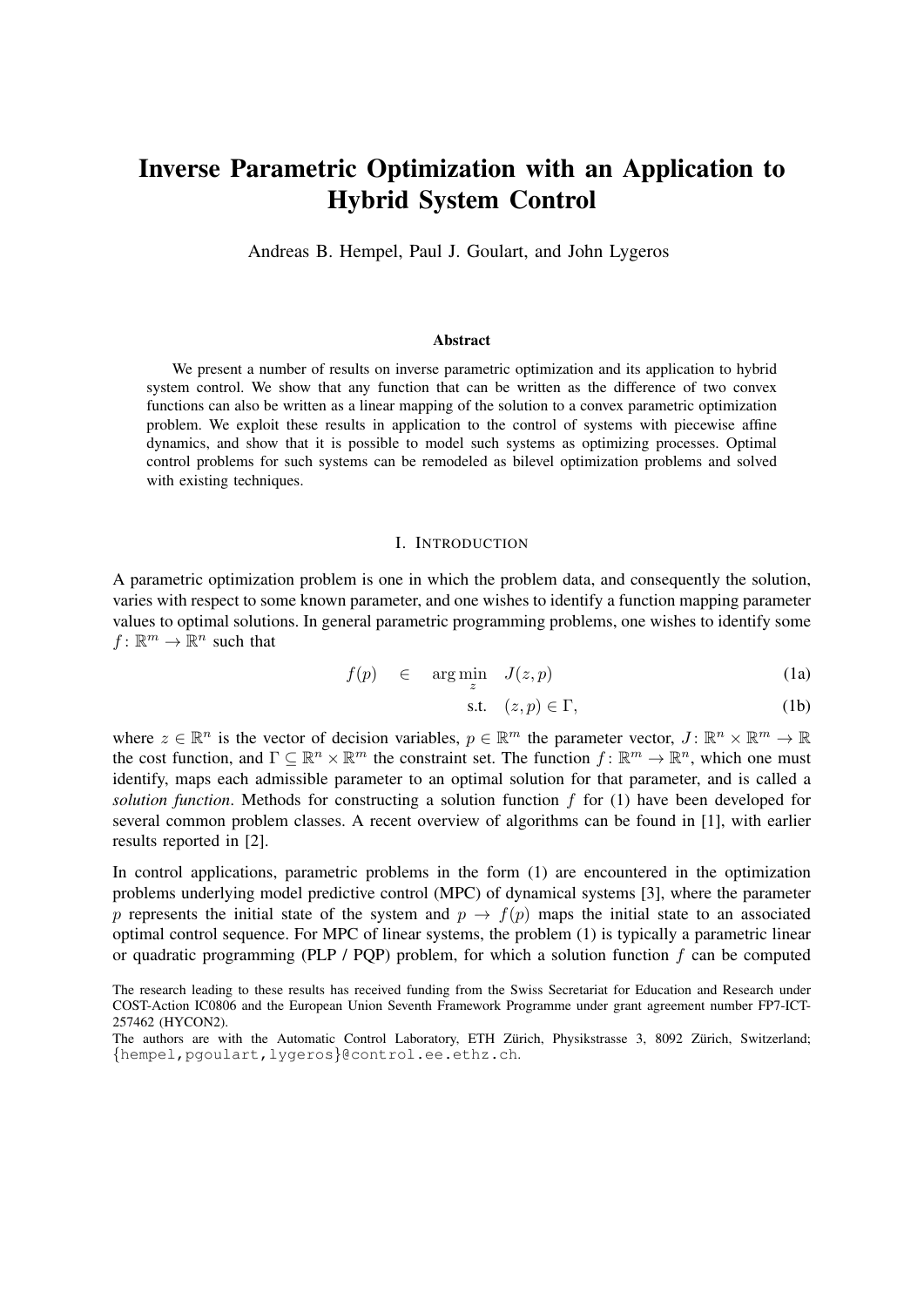explicitly in the form of a piecewise affine (PWA) function defined over a polytopic partition of the set of feasible initial states [4], [5]. For MPC of hybrid systems, the underlying optimization problem is typically a parametric mixed-integer linear or quadratic program (MILP / MIQP) [6].

Inverse optimization approaches problem (1) from the opposite direction. Given a solution function f, the task is to find a constraint set  $\Gamma \subseteq \mathbb{R}^n \times \mathbb{R}^m$  and a cost function  $J: \mathbb{R}^n \times \mathbb{R}^m \to \mathbb{R}$  such that (1) is satisfied. Inverse optimization problems have appeared in a wide variety of research fields, for example the authors of [7] propose an inverse reinforcement learning algorithm to identify optimization problem data that an observed expert is (unconsciously) using to make (presumably) optimal decisions. In control theory, Kalman posed necessary and sufficient conditions for a given state feedback control law to be optimal for a linear plant in [8]. More recently in [9], the authors showed that every continuous nonlinear control law f can be characterized as the solution to some parametric convex program (PCP) assuming that the parametric value function is also known.

A variety of inverse optimization methods have been proposed, most of which assume at least partial knowledge of the constraint set Γ, reducing the inverse optimization problem to finding a suitable cost function J. The authors of [10] use a finite number of parameter-optimizer-pairs  $(f(p_i), p_i)$  and construct a convex optimization problem whose solution provides a suitable cost function J. This approach is applicable to a wide variety of problems with complex cost function parameterizations, but provides only an approximate solution. The authors of [11] consider the special case of inverse linear programming where the left-hand side of the constraints is known. The problem of finding an appropriate cost function vector and right-hand side of the constraints is then formulated as a bilevel optimization problem. If the constraint set is *completely* known, then it has been shown that the inverse linear programming problem itself can be written as a linear program [12].

In this paper, we describe a method for solving the related extended inverse optimization problem. Specifically, for a given function  $f: \mathbb{R}^m \to \mathbb{R}^n$  we want to find a PCP (1), a function  $\hat{f}: \mathbb{R}^m \to \mathbb{R}^n$ , and a fixed linear operator  $T \in \mathbb{R}^{n \times \hat{n}}$  such that  $\hat{f}$  solves the PCP (1) and  $f(p) = T\hat{f}(p)$  for any admissible p. We provide a solution to this problem for any  $f$  that can be written as the difference of two convex functions, i.e. is a so-called *DC function* [13]. Further, we do so without assuming any a-priori knowledge of the constraint set  $\Gamma$  or the cost function J. In particular, we investigate PWA functions f, which have been shown to be DC [14], [15].

This case is of special interest because our results can be applied to the control of hybrid systems with PWA dynamics by finding a generating problem (1) that has the state transition dynamics as its optimal solution. The resulting *inverse optimization model* of the hybrid system is a special and comparatively compact form of a linear complementarity (LC) model [16]. An optimal control problem using this model is a so-called *mathematical program with equilibrium constraints* (MPEC), which can be solved by appropriate numerical methods [17]. Using an inverse optimization model (instead of a general LC model) leads to optimal control problems that are *bilevel optimization problems* which can be considered as a special case of MPECs [18]. Preliminary versions of some results in this paper were first reported in [15].

Notation: We use superscripts in square brackets to indicate elements of vectors and vector valued functions and matrices, e.g.  $f^{[j]}$  is the j<sup>th</sup> element of f and  $F^{[j,:]}$  is the j<sup>th</sup> row of F. A bold 1 denotes a vector of ones and  $I$  an identity matrix of appropriate dimension. The interior and convex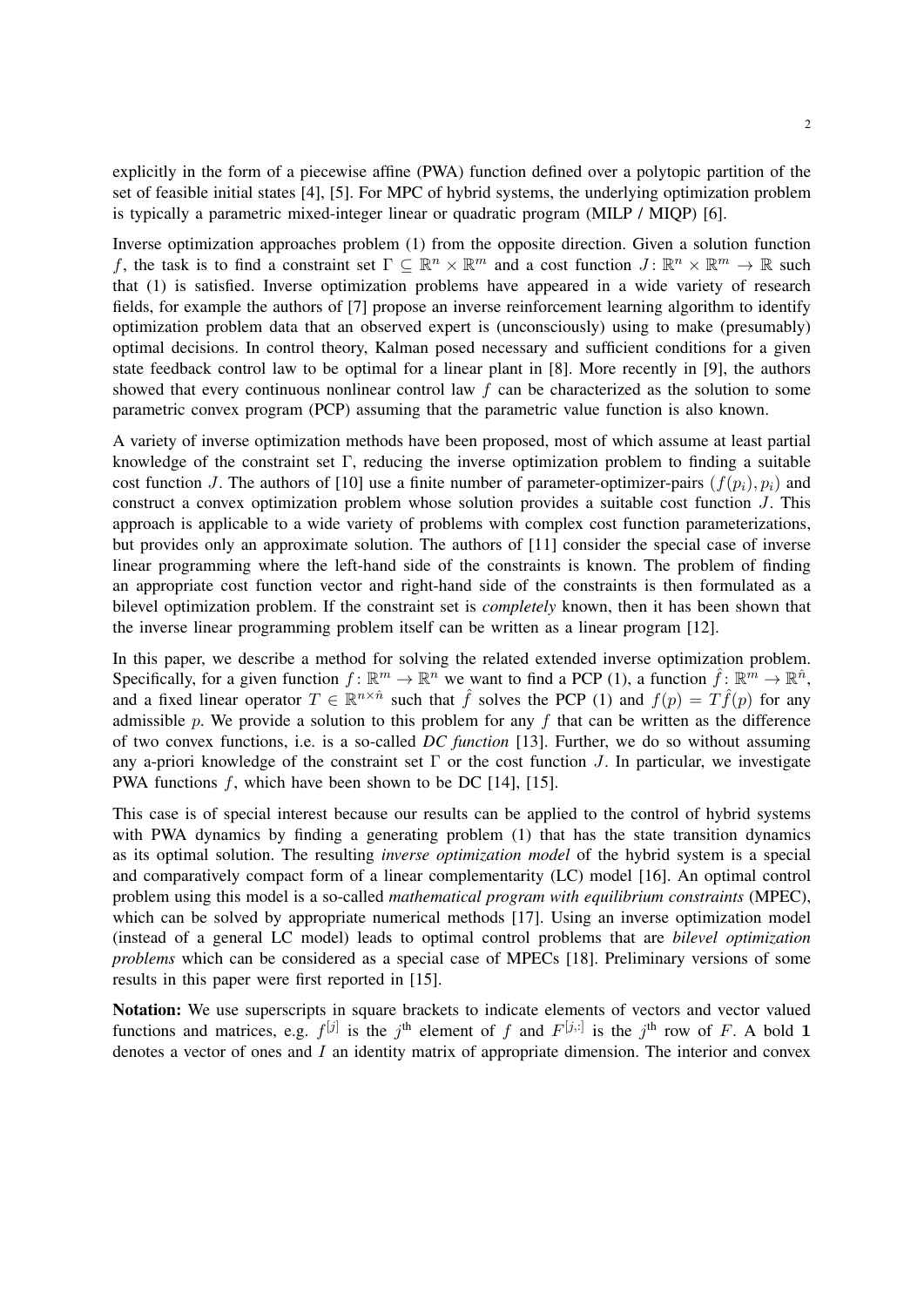hull of a set  $\Omega \subseteq \mathbb{R}^n$  are denoted  $\text{int}(\Omega)$  and  $\text{conv}(\Omega)$ , respectively. The cardinality of a set  $\mathcal{I} \subseteq \mathbb{N}$ by | $\mathcal{I}$ | and the epigraph of a function f by epi(f). All vector-valued inequalities are to be understood component-wise.

## II. EXTENDED INVERSE PARAMETRIC NONLINEAR OPTIMIZATION

We consider problems in the form (1) under the additional assumption that  $\Gamma$  is a convex constraint set and  $J(\cdot, p)$  is a convex function for any fixed p. Such a problem is referred to as a parametric convex program (PCP). We are interested in its inverse, i.e. given a solution function  $f$  we wish to construct convex  $\Gamma$  and  $J$  such that f satisfies (1). It is known that such a PCP always exists for any continuous function f equipped with a (possibly artificially chosen) value function [9]. However, such a problem may not be easy to construct or may not be in any conveniently characterized class of convex problems.

We therefore consider a related *extended inverse optimization problem*, in which we construct problem data for a PCP such that the desired function  $f$  can be obtained as the image of the solution to the PCP under a linear operator. Using this more general approach we will show that it is possible to represent a large class of functions as solutions to PCPs in a convenient form.

**Problem 1** (Extended inverse optimization problem). Given a function  $f: \Omega \to \mathbb{R}^n$  over a convex domain  $\Omega \subseteq \mathbb{R}^m$ , find some  $\hat{n} \in \mathbb{N}$ , a cost function  $J: \mathbb{R}^{\hat{n}} \times \Omega \to \mathbb{R}$ , a convex constraint set  $\Gamma \subseteq \mathbb{R}^{\hat{n}} \times \mathbb{R}^m$ , and a fixed matrix  $T \in R^{n \times \hat{n}}$  such that  $J(\cdot, p)$  is convex for any fixed p and

$$
f(p) = T\hat{f}(p) \quad \forall p \in \Omega,
$$
\n<sup>(2)</sup>

where  $\hat{f}$  is a solution to the PCP

$$
\hat{f}(p) \in \arg\min_{z} J(z,p) \quad \text{s.t.} \quad (z,p) \in \Gamma. \tag{3}
$$

The *desired solution function*  $f$  is the image of the *lifted solution function*  $\hat{f}$  to the *generating problem* (3) under the linear operator T. If a solution to Problem 1 can be found with  $\hat{n} = n$  and T invertible, then it is also a solution to the original inverse optimization problem subject to a change of variables  $y = Tz$ .

We provide a solution to Problem 1 for *DC functions*, i.e. functions on a convex domain that can be written as the difference of two convex functions [13]. DC functions and the related field of DC programming allows applications for example in resource allocation and network problems [19] and control [20]. Important examples of DC functions are functions that are twice differentiable on bounded sets, continuous piecewise affine (PWA) functions (see also Section III-A), and compositions of DC and convex functions. Additionally, every continuous function can be approximated to arbitrary degree of accuracy by a DC function [13]. We will call a function  $f: \Omega \to \mathbb{R}^n$  with domain  $\Omega \subseteq \mathbb{R}^m$ a *vector-valued DC function* if there exist functions  $\gamma: \Omega \to \mathbb{R}^n$  and  $\eta: \Omega \to \mathbb{R}^n$  such that  $f(\cdot)$  $\gamma(\cdot) - \eta(\cdot)$  and each of the component functions  $\gamma^{[i]}(\cdot)$  and  $\eta^{[i]}(\cdot)$  are convex.

Our first result shows that the extended inverse optimization problem can be solved exactly for this class of functions: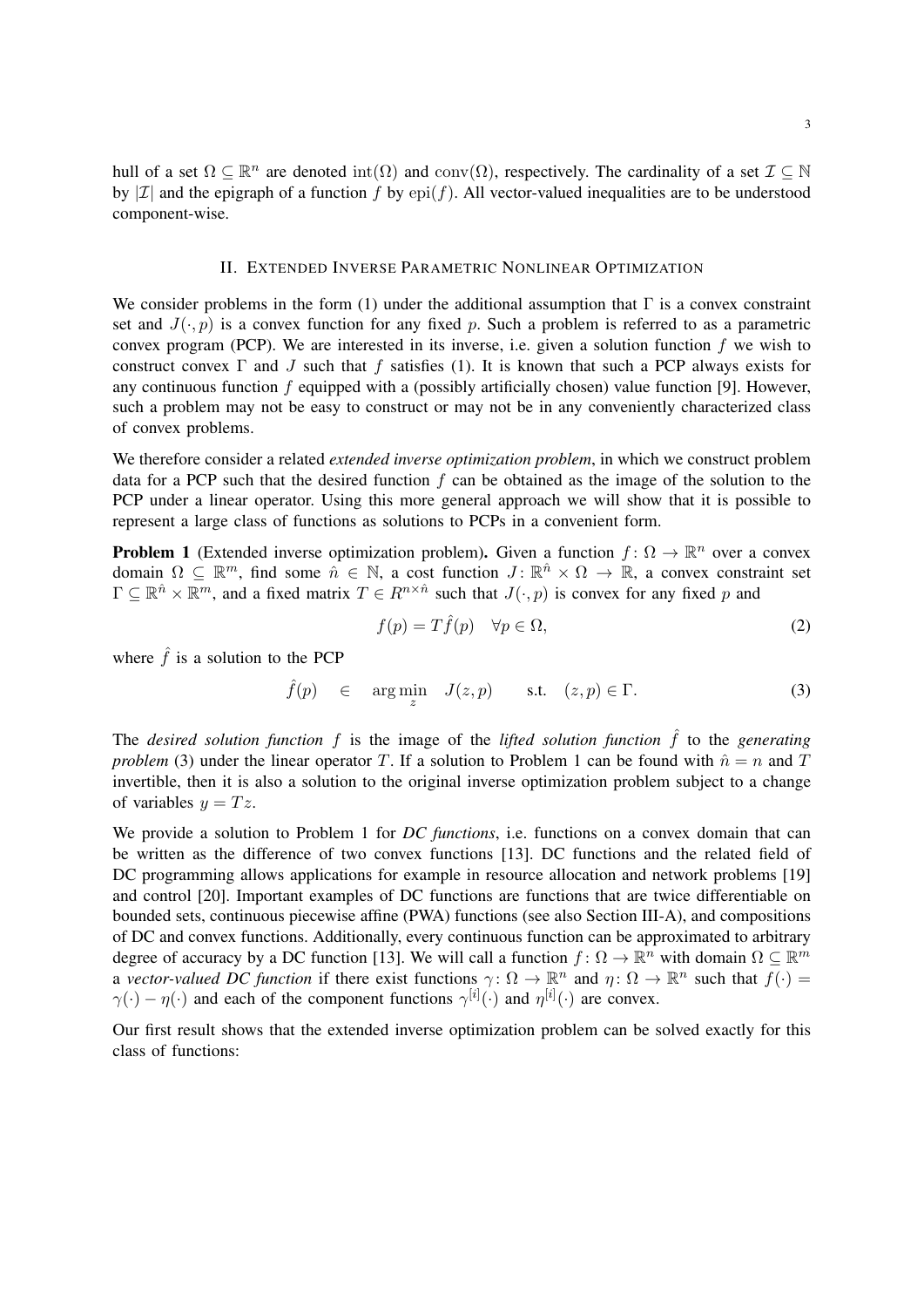Theorem 1 (Extended inverse optimization for vector-valued DC functions). *For every vector-valued DC* function  $f: \Omega \to \mathbb{R}^n$  there exist a convex set  $\Gamma \subseteq \mathbb{R}^{\hat{n}} \times \mathbb{R}^m$ , a cost function  $J: \mathbb{R}^{\hat{n}} \times \Omega \to \mathbb{R}$ *such that*  $J(\cdot, p)$  *is a convex function for any fixed p, and a function*  $\hat{f} : \Omega \to \mathbb{R}^{\hat{n}}$  *such that* 

$$
f(p) = T\hat{f}(p) \quad \forall p \in \Omega,
$$

where  $T \in \mathbb{R}^{n \times \hat{n}}$  is constant and  $\hat{f}$  the unique solution to the PCP

$$
\hat{f}(p) \in \arg\min_{z} J(z,p) \quad s.t. \quad (z,p) \in \Gamma,
$$
\n(4)

*with*  $\hat{n} \leq 2n$ *.* 

*Proof.* Consider the case where  $f: \Omega \to \mathbb{R}$  with  $\Omega \subseteq \mathbb{R}^m$  is a scalar-valued DC function, i.e.  $f(\cdot) = \gamma(\cdot) - \eta(\cdot)$  for some convex  $\gamma$ ,  $\eta$ . Define the function  $\hat{f}$  as

$$
\hat{f}(p) = \begin{bmatrix} \gamma(p) \\ \eta(p) \end{bmatrix}.
$$

Choose  $\Gamma := \{(z_1, z_2, p) \in \mathbb{R}^2 \times \mathbb{R}^m \mid p \in \Omega, \gamma(p) \leq z_1, \eta(p) \leq z_2\}$ . Since  $\gamma$  and  $\eta$  are convex functions,  $\Gamma$  is a convex set.

Choose  $J(z, p) = c_1z_1 + c_2z_2$  with any  $c_1, c_2 > 0$ . The PCP (4) is then separable in  $z_1$  and  $z_2$  and in epigraph form, hence for each admissible p the unique solution is given by  $\hat{f}(p)$ . The desired solution function f is recovered by applying the difference operator  $T = \begin{bmatrix} 1 & -1 \end{bmatrix}$  to  $\hat{f}$ .

The extension to a vector-valued DC function  $f: \Omega \to \mathbb{R}^n$  is immediate by applying this procedure to every component function  $f^{[i]} \colon \Omega \to \mathbb{R}$  and combining the constructed  $2n$  generating problems into a separable PCP (4).  $\Box$ 

Note that in case k component functions  $f^{[i]}$  are convex or concave the bound on  $\hat{n}$  can be tightened to  $2n - k$  as it is not necessary to introduce additional decision variables for them. The class of (4) depends on the properties of  $\gamma$  and  $\eta$ , e.g. when both are quadratic functions the generating problem is quadratically constrained.

Instead of the linear cost function employed in the proof of Theorem 1, it is also possible to construct a quadratic J if the decomposition functions  $\gamma^{[i]}$  and  $\eta^{[i]}$  are lower semi-continuous (all lower-level sets  $\{p \in \Omega \mid \gamma^{[i]}(p) \leq c\}$  of  $\gamma^{[i]}$  are closed) and proper  $(\gamma^{[i]}(p) > -\infty$  for all  $p \in \Omega$  and  $\gamma^{[i]}(p) < \infty$ for at least one  $p \in \Omega$ ) in addition to being convex. The construction of a quadratic cost function J makes use of the following result:

Lemma 1 (Inverse optimization with quadratic cost function for scalar-valued convex functions). *Suppose that*  $f: \Omega \to \mathbb{R}$  *is convex, proper, and lower semi-continuous. Then for any*  $q > 0$  *there exist a convex set*  $\Gamma \subseteq \mathbb{R} \times \mathbb{R}^m$  *and a quadratic cost function*  $J: \Gamma \to \mathbb{R}$  *of the form* 

$$
J(z,p) := \frac{1}{2}qz^2 + (r^T p)z + sz \tag{5}
$$

*such that* f *uniquely satisfies* (1)*.*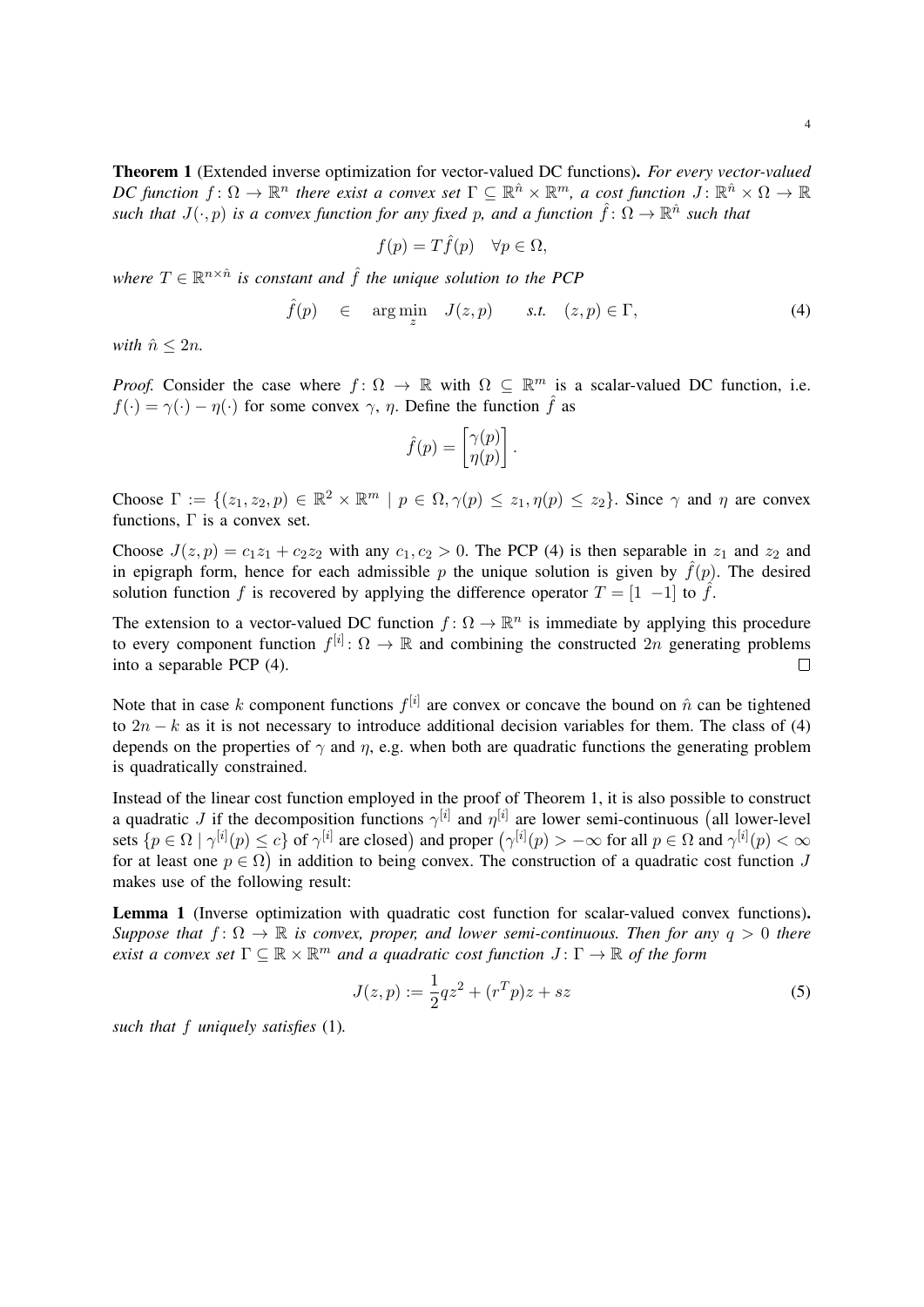*Proof.* Choose the constraint set  $\Gamma$  as the epigraph of f, i.e.  $\Gamma := epi(f) = \{(z, p) \in \mathbb{R} \times \mathbb{R}^m \mid p \in \mathbb{R} \}$  $\Omega$ ,  $f(p) \leq z$ . Because f is convex,  $\Gamma$  is a convex set.

Because  $f$  is convex, proper, and lower semi-continuous it is the pointwise supremum of its affine support functions [21, Thm. 8.13]. Choose  $q > 0$ ,  $r \in \mathbb{R}^m$ , and  $s \in \mathbb{R}$  such that the function  $a: \Omega \to \mathbb{R}$  with expression

$$
a(p) = -\frac{1}{q} \left( r^T p + s \right) \tag{6}
$$

is any one of the affine supports of  $f$ .

Note that the unconstrained minimizer for a quadratic cost function (5) with the same parameters  $q$ ,  $r$ , and  $s$  is given as

$$
z_u^*(p) := \arg\min_z J(z, p) = -\frac{1}{q} (r^T p + s) = a(p)
$$

and corresponds exactly to the chosen affine support of  $f$ . It remains only to show that with this choice of  $J$  the unique solution to (1) is given by  $f$ .

Since  $z_u^*$  is a support function for f, it follows that  $z_u^*(p) \le f(p)$ . For any fixed p, let  $(\bar{z}, p) \in \Gamma$ with arbitrary  $\bar{z}$ , i.e.  $\bar{z} \ge f(p)$ . Then there exists some  $\lambda \in [0,1]$  such that  $f(p) = \lambda z_u^*(p) + (1-\lambda)\bar{z}$ . From the convexity of  $J(z, p)$  for every fixed p, it is straightforward to show that

$$
J(f(p), p) = J(\lambda z_u^*(p) + (1 - \lambda)\overline{z}, p) \le J(\overline{z}, p).
$$

Because this holds for any  $\bar{z}$ , the constrained optimizer for (1) with J as in (5) is given by  $f(p)$ . Because  $J(\cdot, p)$  is strictly convex for any fixed p, its minimizer is unique.  $\Box$ 

Note that Lemma 1 can also be applied to concave functions f as long as  $-f$  is proper and f is upper semi-continuous. The extension to vector-valued DC functions  $f$  is immediate by applying Lemma 1 separately to the decompositions  $\gamma^{[i]}$  and  $\eta^{[i]}$  of the component functions  $f^{[i]}$ .

The solution constructed in the proof of Theorem 1 is not unique, e.g. one can choose different cost function coefficients for  $J$  in (4). An appropriate choice for the parameters will depend on the application, cf. Section IV. However, observe that the solutions to the generating problem we construct in the proof *are* unique and always exactly equal to the desired solution function f.

## III. EXTENDED INVERSE QUADRATIC OPTIMIZATION FOR PWA FUNCTIONS

In the remainder of the paper we focus on the specific case of continuous PWA functions. These functions are of particular interest since the solutions to PLP and PQP problems take this form and they are often used to model complex dynamical systems [22].

We will consider PQPs in the form

$$
\arg\min_{z} \quad \frac{1}{2}z^{\top}Qz + p^{\top}Rz + s^{\top}z \tag{7a}
$$

$$
\text{s.t.} \quad Fz + Gp \le h, \ \ p \in \Omega. \tag{7b}
$$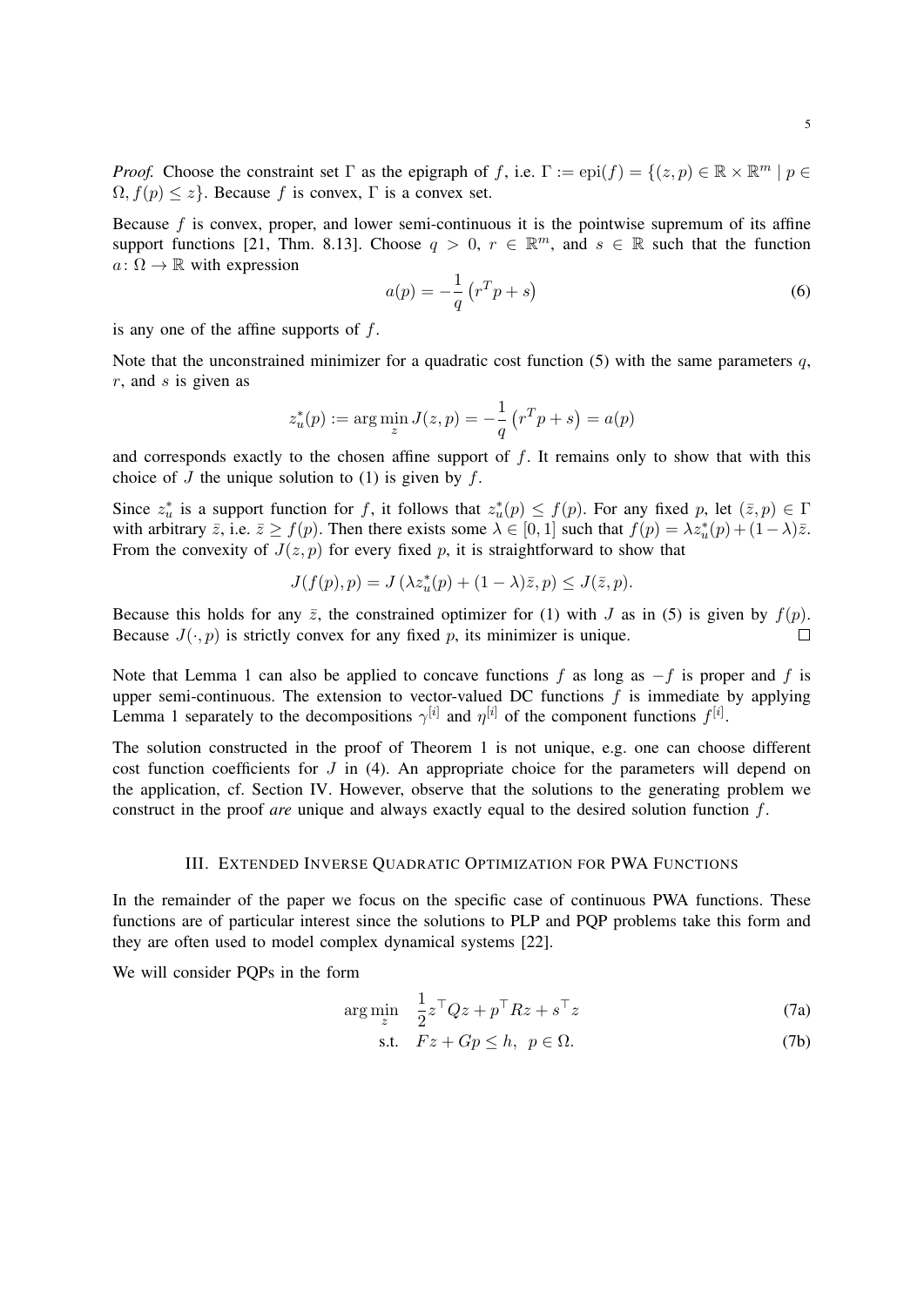Here,  $Q = Q^T \succeq 0$  and the set of admissible parameters  $\Omega$  is a convex polytope. This subsumes PLPs since Q is allowed to be zero.

It is well-known that solutions to strictly convex PQP problems are continuous PWA functions of the parameter [5]. Among all solutions to a given PLP, one can always choose a continuous PWA solution function [23]. In either case, the solution function  $f: \Omega \to \mathbb{R}^n$  is defined over a convex polytope  $\Omega \subseteq \mathbb{R}^m$  and can be written as

$$
f(p) = f_i(p) := L_i p + l_i \quad \forall p \in \Omega_i,
$$
\n
$$
(8)
$$

where we refer to  $f_i: \Omega_i \to \mathbb{R}^n$  as the *local function* on the convex polytopic region  $\Omega_i \subseteq \mathbb{R}^m$ . The regions  $\Omega_i$  each have non-empty interior and form a partition of the convex polyhedral domain  $\Omega \subseteq \mathbb{R}^m$  in the sense that  $\text{int}(\Omega_i) \cap \text{int}(\Omega_j) = \emptyset$  for all  $i \neq j$  and  $\bigcup_{i=1}^{n_r} \Omega_i = \Omega$ , where  $n_r$  is the total number of regions.

Before considering the inverse problem to (7), we will present some necessary results on PWA functions.

# *A. PWA functions are DC*

It has been established in [14] that scalar-valued continuous PWA functions are DC, i.e. they can always be written as the difference of two continuous and convex PWA functions. A simplified constructive proof of this result was presented in [15]:

**Lemma 2** ([14], [15]; continuous PWA functions are DC). *Every continuous PWA function*  $f: \Omega \to \mathbb{R}$ *defined over a convex polyhedral partition of* Ω ⊆ R <sup>m</sup> *can be written as the difference of two continuous convex PWA functions*  $\gamma$  *and*  $n$ , *i.e.*  $f(\cdot) = \gamma(\cdot) - \eta(\cdot)$ *.* 

The functions  $\gamma$  and  $\eta$  constructed in the proof of Lemma 2 in [15] are generally defined over a finer partition of the domain  $\Omega$  than f, i.e. they involve more pieces. Furthermore, the number of regions for  $\gamma$  and  $\eta$  is unknown a priori and only emerges from the construction. In many applications, this may not be desirable.

Here we present a much stronger result than Lemma 2 for an important class of PWA functions  $f: \Omega \to \mathbb{R}$ . We start by introducing some notation from [24]. We define the point set P as the collection of  $n_v$  vertices  $p_j$  of all regions  $\Omega_i$ , and define the index sets  $\mathcal{I}_i \subseteq \{1, \ldots, n_v\}$  such that all  $p_j$  with  $j \in \mathcal{I}_i$  are extreme points of  $\Omega_i$ . The given partition of  $\Omega$  is then a polyhedral subdivision of P.

Polyhedral subdivisions of arbitrary point sets P can be generated by assigning a height  $\omega^{[j]} \in \mathbb{R}$  to every vertex  $p_j$  to obtain the lifted point configuration  $P_\omega$  with  $P_\omega^{[:,j]} := (p_j, \omega^{[j]}) \in \mathbb{R}^{m+1}$  for all j. A polyhedral subdivision of P is then generated by projecting the lower faces of  $conv(P_\omega)$  onto the first m coordinates. A *lower face* is one that has a 'non-vertical' supporting hyperplane H with  $P_{\omega}$ above H.

A partition generated in this way is called a *regular subdivision*. An important and well-known example of a regular subdivision is the *Delaunay triangulation*, which can be obtained by choosing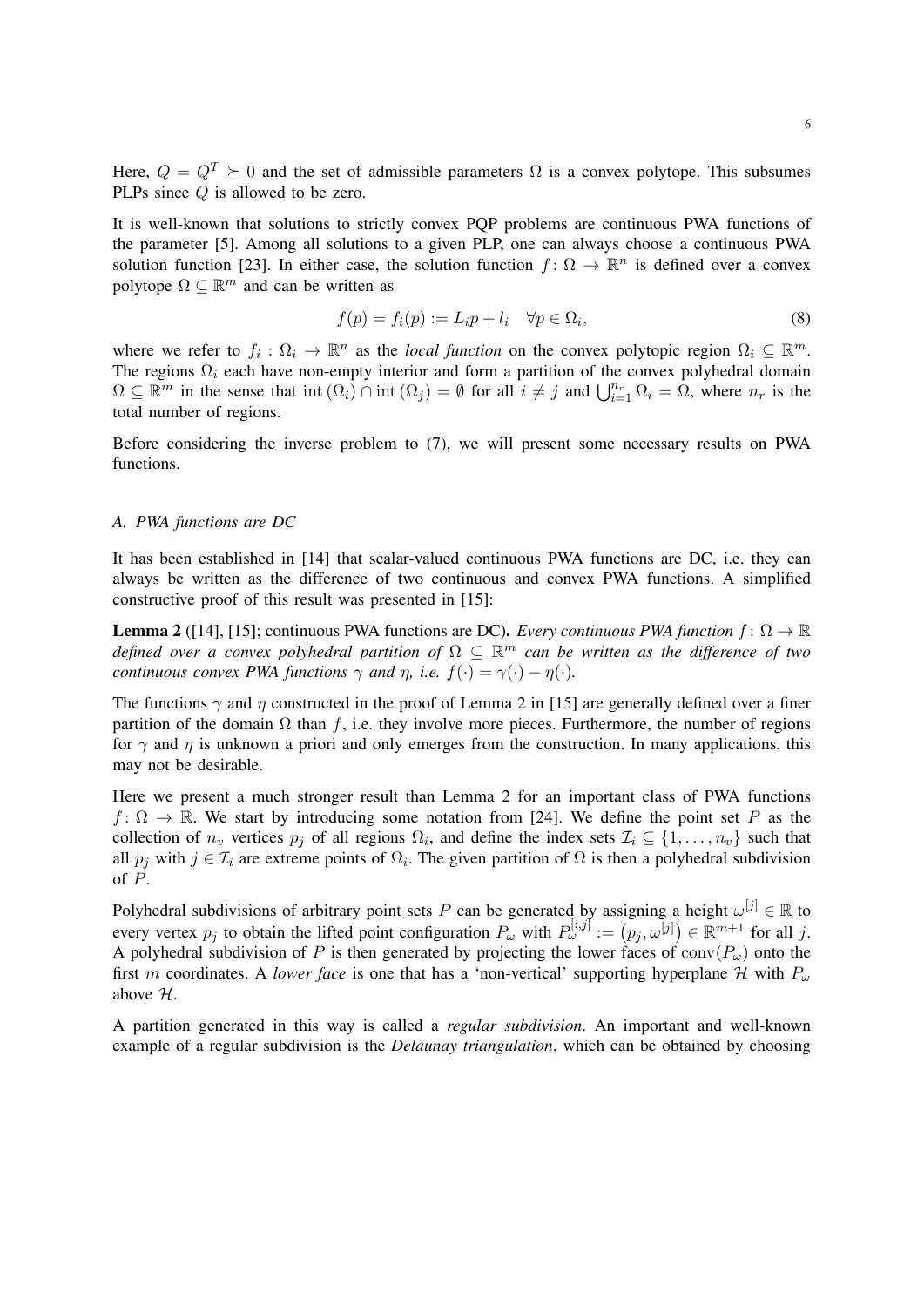the heights  $\omega^{[j]} = ||p_j||_2^2$ . Regular subdivisions are of particular interest when considering PWA models, cf. [25], [26].

In order to prove our next result, we introduce the *folding form*  $\Psi_{B_i,j}(\omega)$ , cf. [24, Def. 5.2.4]. Let  $B_i := [p_{r_1} \dots p_{r_{n+1}}]$  be a collection of affinely independent vertices of the full-dimensional polytope  $\Omega_i$ . Then

$$
\Psi_{B_i,j}(\omega) := \operatorname{sign} \det \begin{pmatrix} p_{r_1} & \cdots & p_{r_{d+1}} \\ 1 & \cdots & 1 \end{pmatrix} \cdot \det \begin{pmatrix} p_{r_1} & \cdots & p_{r_{d+1}} & p_j \\ 1 & \cdots & 1 & 1 \\ \omega^{[r_1]} & \cdots & \omega^{[r_{d+1}]} & \omega^{[j]} \end{pmatrix}
$$

indicates the position of  $(p_j, \omega^{[j]})$  relative to the hyperplane containing the lifted  $\Omega_i$ , i.e.  $\Psi_{B_i,j}(\omega) > 0$ if  $(p_j, \omega^{[i]})$  is above,  $\Psi_{B_i,j}(\omega) < 0$  if  $(p_j, \omega^{[i]})$  is below, and  $\Psi_{B_i,j}(\omega) = 0$  if  $(p_j, \omega^{[i]})$  is contained in the hyperplane spanned by the vertices of  $\Omega_i$  lifted to the heights given by  $\omega$ . We use this to prove the following result:

Lemma 3 (Convex decomposition of PWA functions over regular subdivisions). *Every continuous PWA function*  $f : \Omega \to \mathbb{R}$  *defined over a regular subdivision of a bounded polytopic domain*  $\Omega \subseteq \mathbb{R}^m$ *can be written as the difference of two continuous convex PWA functions*  $\gamma$  *and*  $\eta$ *, i.e.*  $f(\cdot)$  =  $\gamma(\cdot) - \eta(\cdot)$ , where both  $\gamma$  and  $\eta$  are defined over the same regular subdivision.

*Proof.* Since f is defined over a regular subdivision, there exists a height vector  $\omega$  that generates this partition and such that

$$
\Psi_{B_i,j}(\omega) \begin{cases} = 0 & \text{if } p_j \in \Omega_i, \\ > 0 & \text{otherwise,} \end{cases}
$$

for all  $i \in \{1, \ldots, n_r\}$  and  $j \in \{1, \ldots, n_v\}$  [24, Prop. 5.2.6]. Let  $\hat{\omega}^{[j]} := \omega^{[j]} + \epsilon \cdot f(p_j)$ . Using continuity of the determinant and elementary matrix operations, it is easy to show that one can choose  $\epsilon > 0$  small enough such that

$$
\Psi_{B_i,j}(\hat{\omega})=0 \qquad \Leftrightarrow \qquad \Psi_{B_i,j}(\omega)=0 \qquad \text{and} \qquad \Psi_{B_i,j}(\hat{\omega})>0 \qquad \Leftrightarrow \qquad \Psi_{B_i,j}(\omega)>0,
$$

hence,  $\hat{\omega}$  generates the same regular subdivision as  $\omega$ .

Define  $\gamma: \Omega \to \mathbb{R}$  as the largest convex function whose epigraph contains all point pairs  $(p_j, \frac{1}{\epsilon})$  $\frac{1}{\epsilon} \hat{\omega}^{[j]}$ ). Since epi( $\gamma$ ) is polyhedral,  $\gamma$  is PWA. Because  $\hat{\omega}$  generates the same partition as  $\omega$ ,  $\gamma$  is defined over the same partition as  $f$ .

In a similar manner, define  $\eta: \Omega \to \mathbb{R}$  as the largest convex function whose epigraph contains all the unperturbed point pairs  $(p_j, \frac{1}{\epsilon})$  $\frac{1}{\epsilon} \omega^{[j]}$ , so that  $\eta$  also is a convex PWA function on the regular subdivision generated by  $\omega$ . It is straightforward to verify that  $f(\cdot) = \gamma(\cdot) - \eta(\cdot)$ .  $\Box$ 

Verifying whether a given polyhedral subdivision is regular requires the solution of a linear program [24, Lem. 8.2.3]. Because Lemma 3 applies to regular partitions, it covers a number of important cases such as the Delaunay triangulation, Voronoi diagrams, and power diagrams [27].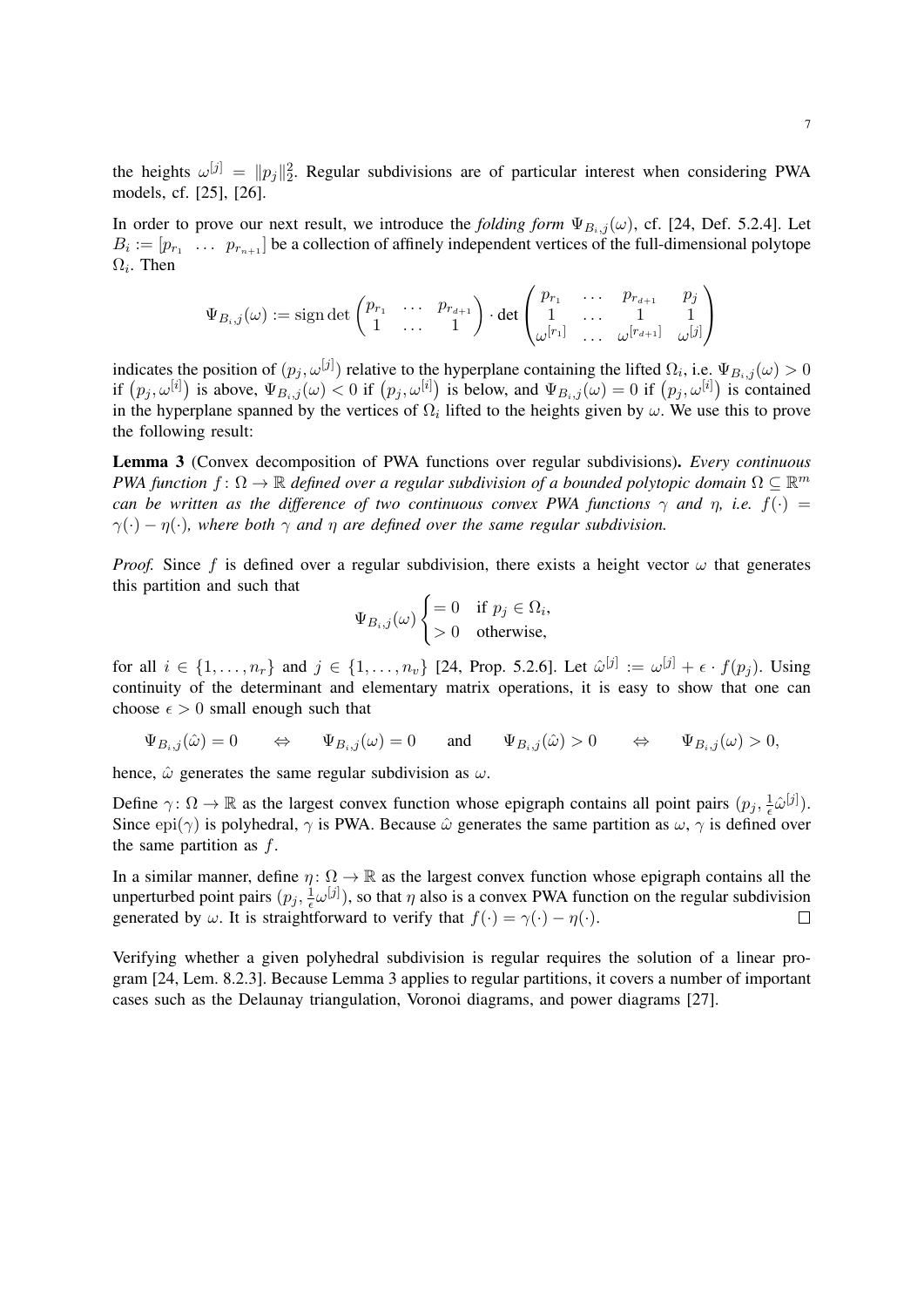#### *B. Computing a DC decomposition for PWA functions*

Lemma 3 establishes the existence of 'simple' convex-concave decompositions for many continuous PWA functions f. Before proceeding to the proof of Theorem 2, we show how to find such a decomposition via solution of a set of linear inequalities.

If  $f: \Omega \to R$  satisfies the conditions of Lemma 3, it can be written as the difference of  $\gamma: \mathbb{R}^m \to \mathbb{R}$ and  $\eta \colon \mathbb{R}^m \to \mathbb{R}$  with

$$
\gamma(p) := L_i^{\gamma} p + l_i^{\gamma} \quad \forall p \in \Omega_i,
$$
  

$$
\eta(p) := L_i^{\eta} p + l_i^{\eta} \quad \forall p \in \Omega_i,
$$

where the collection of sets  $\Omega_i$  constitute the same regular partition of  $\Omega$  over which f is defined.

The condition that  $f(\cdot) = \gamma(\cdot) - \eta(\cdot)$  can be encoded as

$$
\forall i: \quad L_i = L_i^{\gamma} - L_i^{\eta} \quad \wedge \quad l_i = l_i^{\gamma} - l_i^{\eta}.\tag{9}
$$

Let the set of tuples  $(i, j)$  indicating neighboring regions be

$$
\mathcal{I} := \{ (i, j) \in \mathbb{N} \times \mathbb{N} \mid \dim(\Omega_i \cap \Omega_j) = n - 1 \}.
$$

Assuming a halfspace representation  $\Omega_i := \{ p \in \mathbb{R}^m \mid C_i p \leq d_i \}$  and using Farkas' Lemma, convexity of  $\gamma$  and  $\eta$  is ensured by the existence of non-negative multipliers  $\lambda_i^{\gamma}$  $\chi^{\gamma}_{(i,j)}$  and  $\lambda^{\eta}_{(i)}$  $\begin{array}{c}\n\eta \\
(i,j)\n\end{array}$ of appropriate dimensions that satisfy

$$
-d_i^{\top} \lambda_{(i,j)}^{\gamma} + l_i^{\gamma} - l_j^{\gamma} \ge 0, \quad C_i^{\top} \lambda_{(i,j)}^{\gamma} + (L_i^{\gamma} - L_j^{\gamma})^{\top} = 0, -d_i^{\top} \lambda_{(i,j)}^{\eta} + l_i^{\eta} - l_j^{\eta} \ge 0, \quad C_i^{\top} \lambda_{(i,j)}^{\eta} + (L_i^{\eta} - L_j^{\eta})^{\top} = 0.
$$
 (10)

Any solution to the system of linear constraints (9) and (10) in the variables  $L_i^{\gamma}$  $\tilde{i}$ ,  $L_i^{\eta}$  $\eta_i$ ,  $l_i^{\gamma}$  $l_i^{\gamma}$ , and  $l_i^{\eta}$ i and the multipliers  $\lambda_i^{\gamma}$  $\check{\gamma}_{(i,j)}$  and  $\lambda_{(i)}^{\eta}$  $\gamma_{(i,j)}^{\eta}$  provides a convex-concave decomposition of f over the same partition. Regularity of the partition need not be checked beforehand, but by Lemma 3 the system (9) and (10) is always feasible for functions defined over regular partitions.

To obtain appropriately scaled data for  $\gamma$  and  $\eta$  we typically find it convenient to implement (9) and (10) as constraints in a linear program with

$$
\min \quad \sum_{i=1}^{n_r} \left( \|L_i^{\gamma}\|_1 + |l_i^{\gamma}|\right)
$$

as its objective. Because of the continuity of  $f$  and  $(9)$ , this has the effect of making all parameters 'small'.

Although Lemma 3 assumes boundedness of the domain  $\Omega$  to make use of the properties of the determinant, the set of linear inequalities (9) and (10) can be implemented for PWA functions  $f$  over unbounded domains. In case  $f$  is not defined over a regular partition, the proof of Lemma 2 provided in [15] provides a constructive alternative method to obtain a convex-concave decomposition. Note that in order to construct such a decomposition of  $f$ , regardless of whether Lemma 2 or 3 is used, it is necessary that f is defined over a finite number of partition elements  $\Omega_i$ , each with non-empty interior.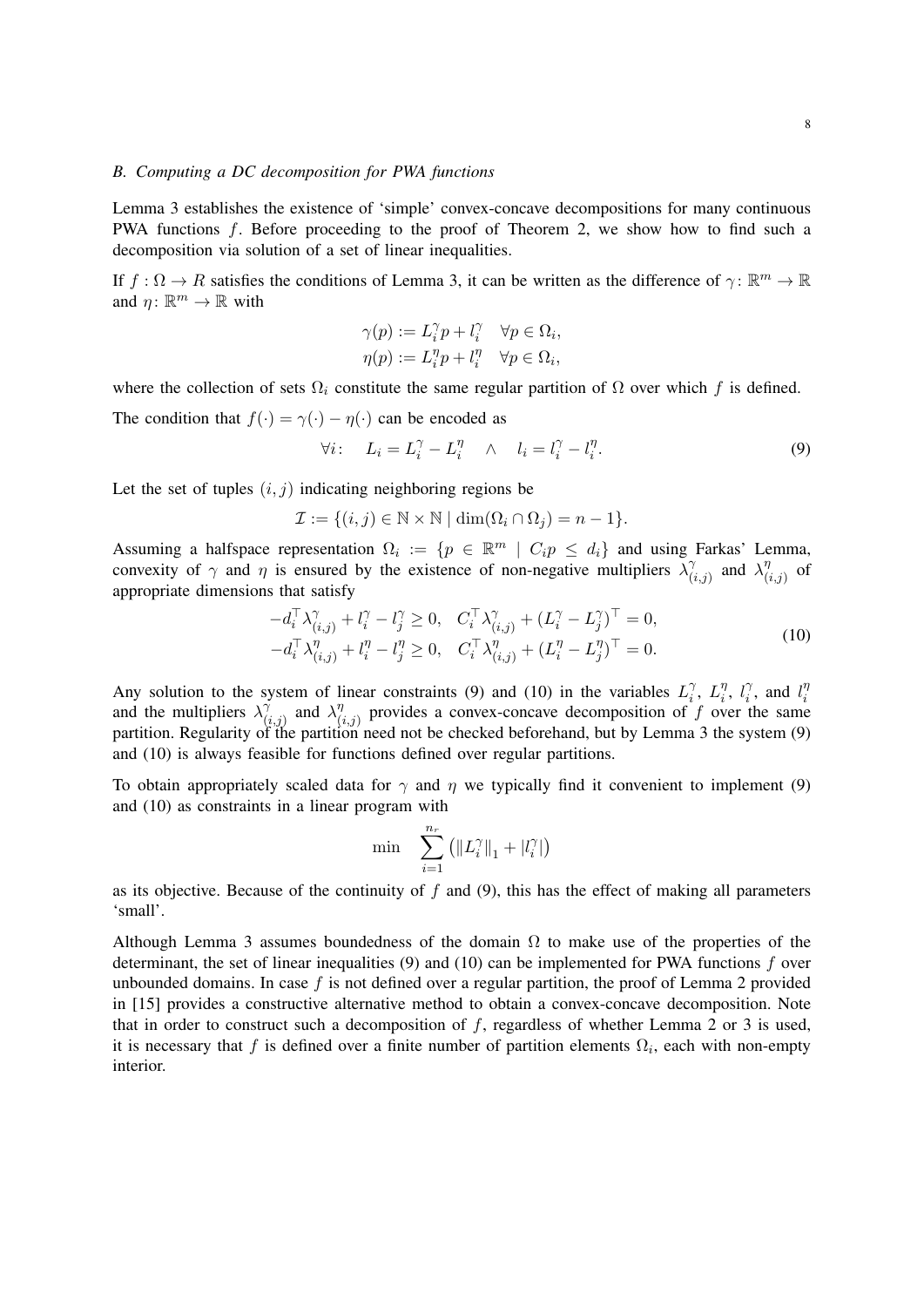## *C. Extended inverse PQP for PWA functions*

We will now consider the inverse problem to (7) and present the corresponding result to Theorem 1 for the PQP case:

**Theorem 2** (Extended inverse PQP solution). *Every continuous PWA function*  $f: \Omega \to \mathbb{R}^n$  can be *obtained as the image under a linear operator* T *of the unique solution*  $\hat{f} \colon \Omega \to \mathbb{R}^{\hat{n}}$  to a PQP in *the form* (7) *with*  $\hat{n} \leq 2n$ . If f *is defined over a regular subdivision of*  $\Omega$  *with*  $n_r$  *regions, then the number of linear constraints* (7b) *on*  $z$  *can be bounded by*  $2nn_r$ *.* 

Note that Theorem 2 is a special case of Theorem 1 where both the solution function  $f$  and of the generating optimization problem data  $\Gamma$  and J have a specific structure. The case of a generating linear problem, i.e.  $Q = 0$  in (7a), has been considered in [15]. Before proving Theorem 2 for the general PQP case it is prudent to have a closer look at its version for scalar-valued functions  $f$ :

**Lemma 4** (Extended inverse PQP for continuous scalar-valued PWA functions). *Suppose that*  $f : \Omega \rightarrow$  $\mathbb R$  is continuous and PWA. Then for any  $(q_1, q_2) \geq 0$  there exist cost function data  $(r_i, s_i)$  and *constraint matrices*  $(G_i, g_i)$  *for*  $i = 1, 2$ *, and a continuous PWA function*  $\hat{f} \colon \Omega \to \mathbb{R}^2$  *such that* 

$$
f(p) = T\hat{f}(p) \quad \forall p \in \Omega,
$$

*where*  $T = \begin{bmatrix} 1 & -1 \end{bmatrix}$  *and*  $\hat{f}$  *is the unique solution to the following PQP:* 

$$
\hat{f}(p) \in \arg\min_{z_1, z_2} \frac{1}{2} q_1 z_1^2 + \left(r_1^\top p\right) z_1 + s_1 z_1 \n+ \frac{1}{2} q_2 z_2^2 + \left(r_2^\top p\right) z_2 + s_2 z_2 \ns.t. \quad G_1 p + g_1 \le z_1 \mathbf{1} \nG_2 p + g_2 \le z_2 \mathbf{1}
$$
\n(11)

*If, furthermore, f is defined over a regular subdivision of*  $\Omega$  *with*  $n_r$  pieces, the number of constraints *in* (11) *can be bounded by*  $2n_r$ .

*Proof.* The problem (11) is obviously separable in  $z_1$  and  $z_2$ . By Lemma 2 we can obtain a decomposition  $f(p) = \gamma(p) - \eta(p)$  with  $(\gamma, \eta)$  both continuous, PWA, and convex. Define the function  $\hat{f}$ as

$$
\hat{f}(p) := \begin{bmatrix} \gamma(p) \\ \eta(p) \end{bmatrix}.
$$

Because  $\gamma$  is a convex PWA function it can be written as the pointwise maximum of the finite collection of  $\hat{n}_r$  affine local functions

$$
\gamma(p) = \max_{i=1... \hat{n}_r} (L_i p + l_i) \quad \forall p \in \Omega.
$$

Define  $G_1 := [L_1^\top \dots L_{\hat{n}_r}^\top]^\top$  and  $g_1 := [l_1 \dots l_{\hat{n}_r}]^\top$ . Similarly, obtain  $G_2$  and  $g_2$  from the convex PWA function  $\eta$ .

Consider first the problem parameters in (11) indexed by 1, i.e. corresponding to the convex PWA function  $\gamma$ . If  $q_1 = 0$ , choose  $r_1$  and  $s_1$  such that  $r_1^{\top} p + s_1 > 0$  for all  $p \in \Omega$ , e.g.  $r_1 = 0$  and  $s_1 > 0$ .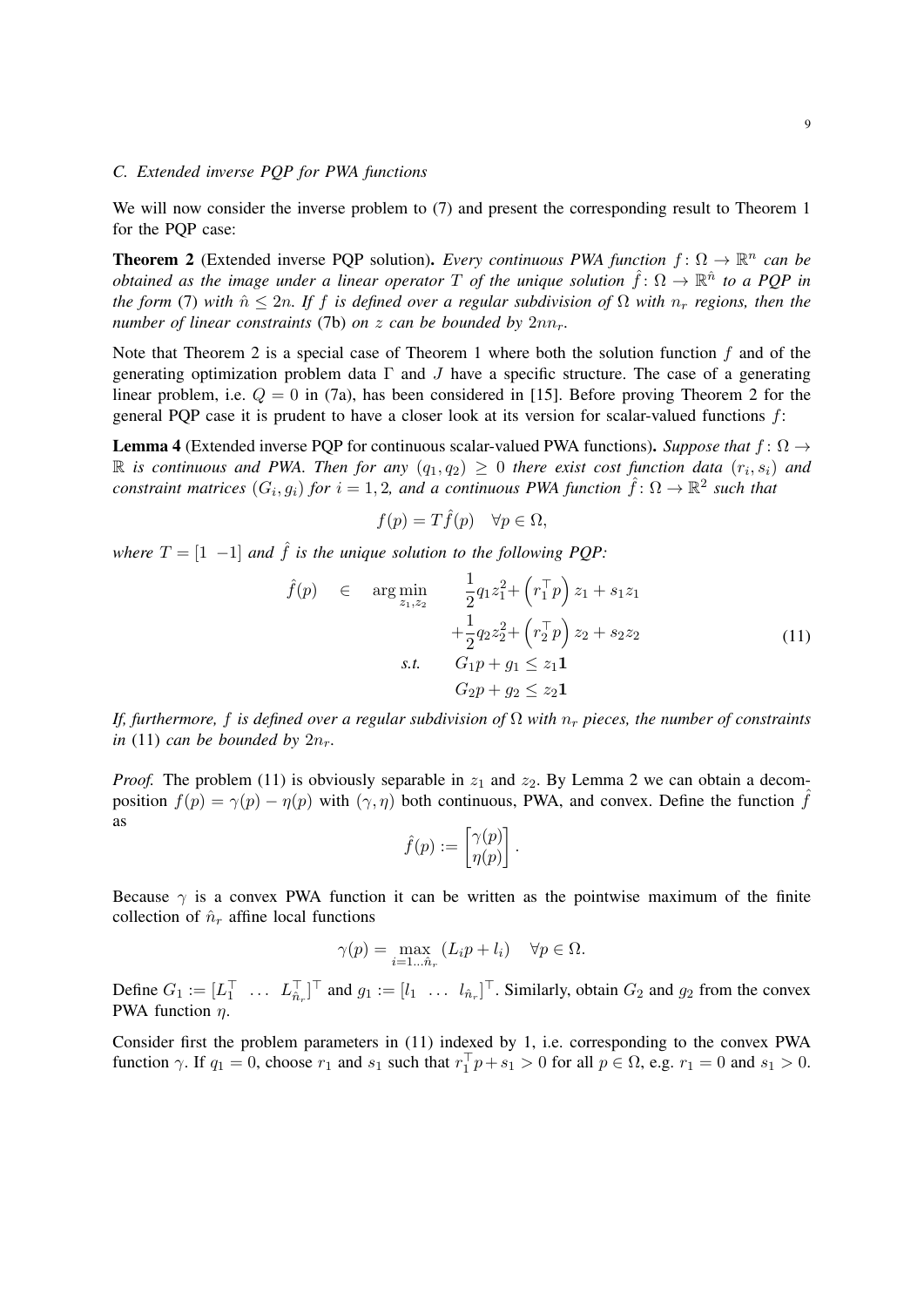Alternatively, if  $q_1 > 0$  and the cost function strictly convex in  $z_1$ , choose an affine support of  $\gamma$ , e.g. one of the local functions  $\gamma_i$ . Let  $i \in \{1, \ldots, \hat{n}_r\}$  indicate the chosen local function  $\gamma_i$  and define  $r_1 := -q_1 L_i^{\top}$  and  $s_1 := -q_1 l_i$ .

Note that the unconstrained minimizer for a quadratic cost function  $J_1(z,p) = \frac{1}{2}q_1z^2 + (r_1^Tp)z + s_1$ is given as

$$
z_{1,u}^*(p) := \arg\min_{z} J_1(z,p) = -\frac{1}{q_1} \left( r_1^\top p + s_1 \right) = \gamma_i(p) \tag{12}
$$

and corresponds exactly to the chosen affine support of  $\gamma$ .

Because  $\gamma$  is convex, proper, and continuous it is the pointwise supremum of its affine support functions [21, Thm. 8.13]. Since  $z_{1,u}^*$  is a support function for  $\gamma$ , it follows that  $z_{1,u}^*(p) \le \gamma(p)$ . For any fixed p, let  $(\bar{z}_1, p) \in \text{epi}(\gamma)$  with arbitrary  $\bar{z}_1$ , i.e.  $\bar{z}_1 \geq \gamma(p)$ . Then there exists some  $\lambda \in [0, 1]$ such that  $\gamma(p) = \lambda z_{1,u}^*(p) + (1 - \lambda) \overline{z}_1$ . From the convexity of  $J_1(z,p)$  for every fixed p, it is straightforward to show that

$$
J_1(\gamma(p), p) = J\left(\lambda z_{1,u}^*(p) + (1-\lambda)\bar{z}_1, p\right) \le J_1(\bar{z}_1, p). \tag{13}
$$

Because this holds for any  $\bar{z}_1$ , the constrained optimizer for  $\min_{z \in \text{epi}(\gamma)} J_1(z, p)$  is given by  $\gamma(p)$ . Because  $J_1(\cdot, p)$  is strictly convex for any fixed p, this minimizer is unique.

Analogously, the parameters  $r_2$  and  $s_2$  can be derived from a given  $q_2$  and  $\eta$ . Combining the different parts gives the separable PCP  $(11)$  and the desired solution function f follows from applying the difference operator T to  $\hat{f}$ .

The number of constraints in (11) corresponds to the sum of the number of regions defining  $\gamma$  and  $\eta$ . In case f is defined over a regular subdivision of  $\Omega$ , it is possible by Lemma 3 to find  $\gamma$  and  $\eta$  over the same partition, i.e. with the same number of regions, as  $f$ . The number of constraints in (11) is then bounded by  $2n_r$ .  $\Box$ 

While the proof indicates that for general scalar-valued PWA functions Problem 1 can be solved with  $n̄ = 2$ , the comment following the proof of Theorem 1 bears repeating: in case the desired solution function  $f$  is convex or concave, a DC decomposition and the introduction of a second decision variable  $z_2$  in (11) is not required.

The proof of Theorem 2 follows from the preceding discussion:

*Proof of Theorem 2.* Apply Lemma 4 to every component function  $f^{[i]} \colon \Omega \to \mathbb{R}$  to construct a separable convex PQP. For this separable PQP,  $\hat{n}$  will be at most  $2n$ , which will only occur in the case where all component functions  $f^{[i]}$  are neither convex nor concave.

In case f is defined over a regular subdivision, Lemma 3 provides a bound on the number of constraints.  $\Box$ 

Note that, in contrast to [9], our method enables construction of the generating problem without requiring a value function. Furthermore, the quadratic cost functions that are constructed do not require joint convexity in  $z$  and  $p$ . Our particular choice of cost functions also retain several degrees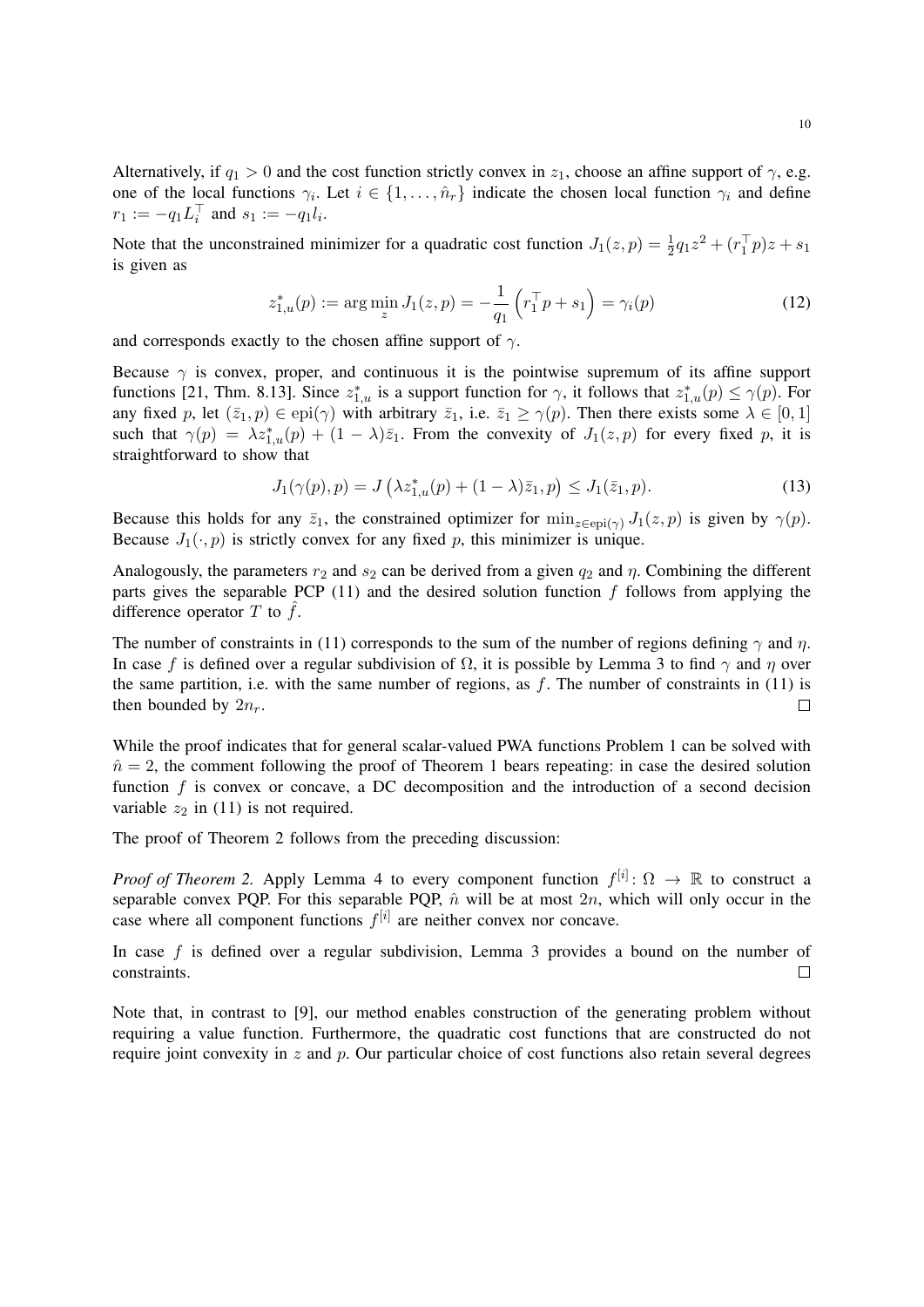of freedom that can be exploited to meet application specific objectives, e.g. scaling the cost function data relative to the constraints.

An alternative lifting construction requiring only one auxiliary variable is proposed in [28], [29]. It uses the 'height' of the lifted vertices of the partition and, therefore, requires the computation of a convex hull in  $\mathbb{R}^{m+n+1}$  which can quickly become intractable.

For a given continuous PWA function  $f: \mathbb{R}^m \to \mathbb{R}^n$  the proof of Theorem 2 produces generating problems with up to  $2n$  decision variables. In case it is known that the given f is the solution to an unknown PQP in  $n$  variables, the procedure presented in [30] can be used to find a generating problem in *n* decision variables directly.

#### IV. INVERSE OPTIMIZATION MODELS FOR HYBRID SYSTEMS

The results of Sections II and III suggest a new modeling approach for a large class of hybrid system models, in particular PWA models [22]. Their discrete-time dynamics are given by

$$
x^{+} = f(x, u) = A_i x + B_i u + c_i \quad \text{for} \quad (x, u) \in \Omega_i,
$$
\n(14)

where  $x \in \mathbb{R}^n$  is the current state,  $u \in \mathbb{R}^m$  is the control input,  $x^+ \in \mathbb{R}^n$  is the successor state and all system matrices are of appropriate dimensions. Note that by defining  $p := (x, u)$ , the dynamics (14) have the same form as (8). By applying Theorem 2 to the state transition function  $f$  of a given continuous PWA model (14), it is possible to obtain problem data for a PQP (possibly with some linear projection operator  $T$ ) such that the state dynamics are given by the solution to this generating PQP.

# *A. Obtaining an inverse PQP model of a PWA system*

Applying Theorem 2 to a PWA system (14) with

$$
p := \begin{bmatrix} x \\ u \end{bmatrix}, \quad L_i := \begin{bmatrix} A_i & B_i \end{bmatrix}, \quad l_i := c_i,\tag{15}
$$

provides a function  $\hat{f}$ :  $\mathbb{R}^{n+m} \to \mathbb{R}^{\hat{n}}$  and problem data such that

$$
x^{+} = f(p) = T\hat{f}(p),\tag{16a}
$$

where  $\hat{f}$  is the unique solution to

$$
\hat{f}(p) \in \arg\min_{z} \frac{1}{2} z^{\top} Q z + p^{\top} R z + s^{\top} z
$$
\n
$$
\text{s.t.} \quad Fz + Gp \le h. \tag{16b}
$$

Here,  $z \in \mathbb{R}^{\hat{n}}$ ,  $p \in \mathbb{R}^{n+m}$ ,  $h \in \mathbb{R}^{n_c}$ ,  $T \in \mathbb{R}^{n \times \hat{n}}$ , and all other matrices have appropriate dimensions. Note from Theorem 2 that it is always possible to find problem data such that  $\hat{n} \leq 2n$ .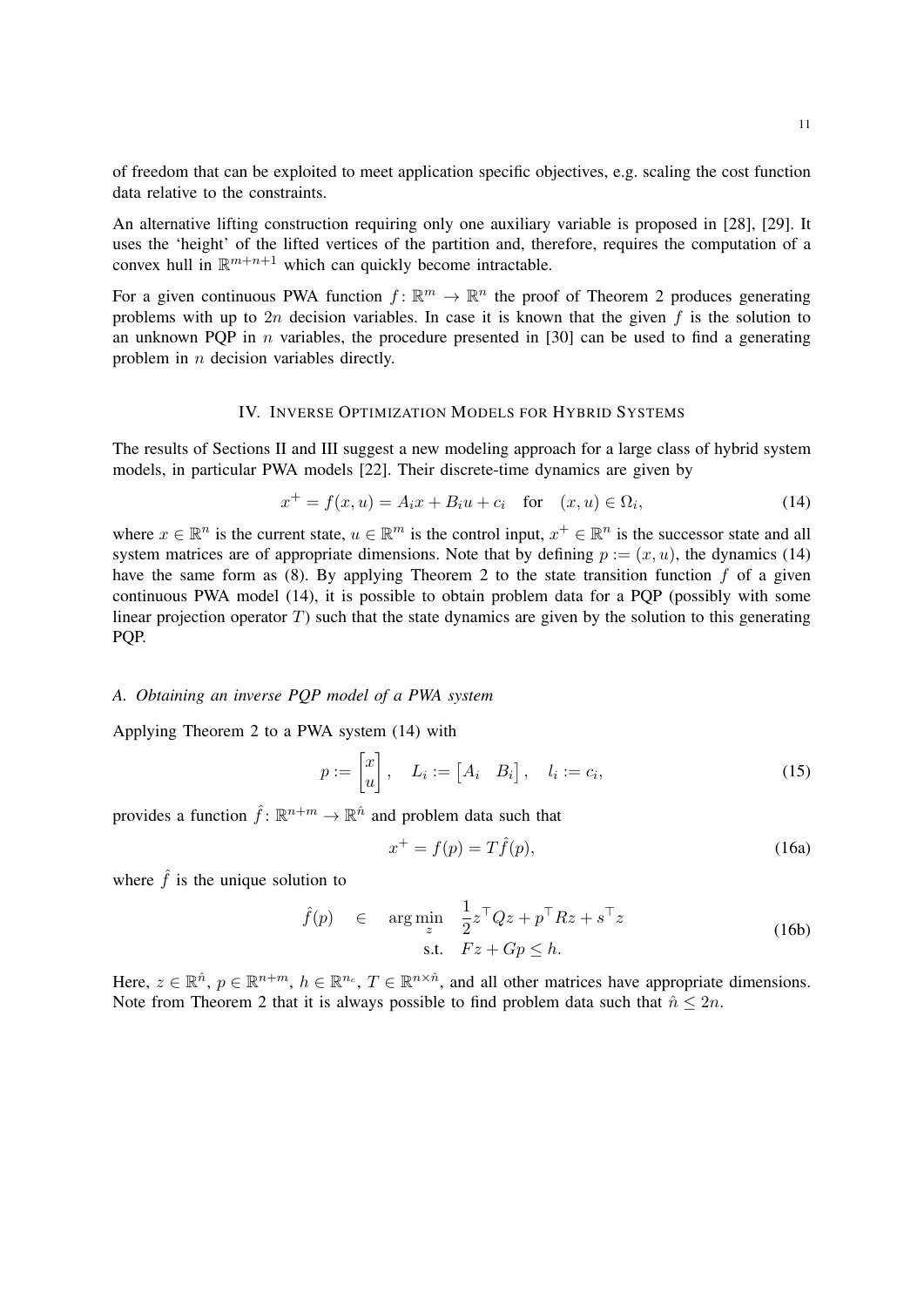Let us further assume that  $Q = Q^{\top} \succ 0$ , which can be enforced by using quadratic cost functions in the construction from Theorem 2. Accordingly, for every fixed  $p, z^* := \hat{f}(p)$  must satisfy the KKT conditions for (16b):

$$
Qz^* + R^\top p + s + F^\top \lambda = 0,\tag{17a}
$$

$$
0 \le (h - Fz^* - Gp) \quad \perp \quad \lambda \ge 0. \tag{17b}
$$

Here,  $\lambda \in \mathbb{R}^{n_c}$  are the Lagrange multipliers corresponding to the constraints in (16b).

Together with (16a) and using the parameter substitution from (15) and the fact that  $Q$  is invertible, the KKT conditions (17) can be rearranged into the following explicit form:

$$
x^{+} = -TQ^{-1}R^{\top} \begin{bmatrix} x \\ u \end{bmatrix} - TQ^{-1}w - TQ^{-1}s \tag{18a}
$$

$$
v = \left(FQ^{-1}R^{\top} - G\right)\begin{bmatrix} x \\ u \end{bmatrix} + FQ^{-1}F^{\top}w + FQ^{-1}s + h \tag{18b}
$$

$$
0 \le w \quad \perp \quad v \ge 0 \tag{18c}
$$

Note that w are the Lagrange multipliers  $\lambda$  from (17b) and we solved for  $z^*$  in (17a).

The explicit form (18) is a so-called *linear complementarity* (LC) model of the system dynamics [16]. It has been proven in [31] that continuous PWA models are equivalent to LC models.

Our method for obtaining an LC model reveals a hidden convexity structure possessed by continuous PWA models, namely that these dynamics can be linked directly to solutions of strictly convex PQP problems. When this method is used to rewrite a PWA model (14) in terms of an optimization problem (16b) and a projection (16a), we call the resulting description an *inverse parametric quadratic programming* (IPQP) model of the dynamic system to emphasize its optimality structure.

As noted by the authors in [31], the standard construction of an LC model from a given PWA model often leads to unnecessarily large LC models and requires an intermediate *mixed-logical dynamical* (MLD) model, cf. [32]. Applying our inverse optimization results to a PWA system model provides a direct method for remodeling PWA systems in terms of an LC model. The cost function parameters in (16b) can be chosen such that the problem data are properly scaled, e.g. to facilitate solving (20).

A reasonable measure of the complexity of the IPQP model is the dimension of the complementarity vector w. This makes IPQP models with few constraints particularly attractive. In case a given PWA system is defined over a regular subdivision, applying Theorem 2 to obtain the IPQP model (18) always leads to a significantly less complex model than the LC model construction from [31]:

Lemma 5 (Complexity of equivalent LC models). *Suppose a given PWA system* (14) *with* n *states and* m *inputs* is defined over a regular subdivision with  $n_r$  regions. Let  $c_i \in \mathbb{N}$  denote the number *of inequalities defining region*  $\Omega_i$ . Then the LC model resulting from the procedure in [31] requires

$$
n_r(6n+1) + \sum_{i=1}^{n_r} c_i + 2 \ge n_r(7n+m+2) + 2
$$
 (19)

*complementarity variables. Applying Theorem 2 to the same dynamics leads to an IPQP model* (18) *with*  $2nn_r$  *complementarity variables.*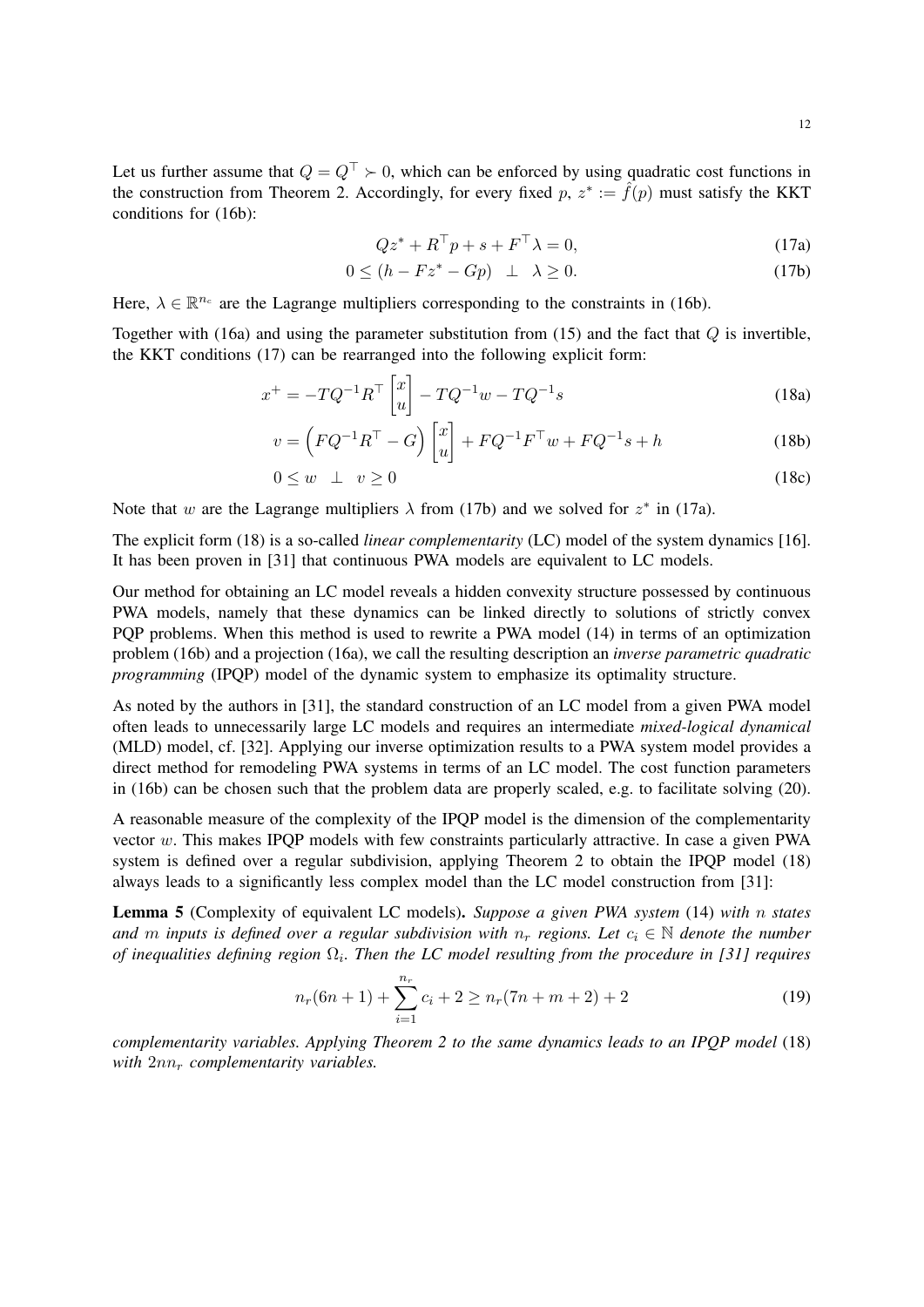*Proof.* The construction of an equivalent LC model from a given PWA model outlined in [31] relies on an intermediate mixed logical dynamical (MLD) model [32]. Let  $n<sub>b</sub>$  denote the number of auxiliary binary variables,  $n_c$  the number of auxiliary continuous variables, and  $n_i$  the number of inequalities that are part of the MLD dynamics. By (10c) in [31], the LC model will then have  $n_w = n_b + 2n_c + n_i$ complementarity variables.

The number of auxiliary binary variables in the MLD model corresponds to the number of regions, i.e.  $n_b = n_r$ , and for every region one set of states is introduced as auxiliary continuous variables, i.e.  $n_c = nn_r$ .

From (16a) in [32] it can be seen that all halfspace representations of the regions  $\Omega_i$  enter the auxiliary inequalities of the MLD description, i.e.  $\sum_{i=1}^{n_r} c_i$  inequalities. Equality (16b) from [32] introduces another two inequalities. Finally, the big-M reformulation of the PWA dynamics ((22) in [32]) introduces  $4nn_r$  inequalities. Hence, for our discussion  $n_i = \sum_{i=1}^{n_r} c_i + 4nn_r + 2$ .

The total number of complementarity variables in the LC model constructed from [31] therefore is

$$
n_w = \sum_{i=1}^{n_r} c_i + n_r (6n + 1) + 2.
$$

Consider the case where all regions are simplices, i.e. compact polytopes described by the smallest possible number of halfspaces. In that case,  $c_i = n + m + 1$  and we obtain the lower bound

$$
n_w \ge n_r (7n+m+2)+2.
$$

On the other hand, when applying Theorem 2 to the same PWA system, the number of complementarity constraints  $\bar{n}_w$  is given by the number of constraints of the generating problem which is bounded by  $2nn_r$ , i.e.  $\bar{n}_w = 2nn_r$ .  $\Box$ 

Theorem 2 enables a systems engineer to obtain automatically a compact and accurate LC model for a given PWA system without the need for special insight or ingenuity in eliminating unnecessary variables.

It is worth noting that the result from [31] is concerned with the existence of an equivalent LC system for any continuous PWA system only and does not try to provide an efficient conversion. While other results exist for the efficient conversion of MLD to PWA models, cf. [33], these will not reduce the left-hand side of (19). The authors are not aware of any attempts other than Lemma 5 at systematically providing compact LC models.

Note that the authors of [32] indicate how the number of binary variables can be reduced to scale logarithmically instead of linearly with the number of regions, but their contribution to the number of complementarity variables in (19) is not large enough for this to have a significant impact on the complexity comparison.

# *B. Optimal control problems for hybrid system models*

In order to outline some advantages of the IPQP model introduced in the preceding section, consider the following finite time-horizon optimal control problem, as commonly encountered in model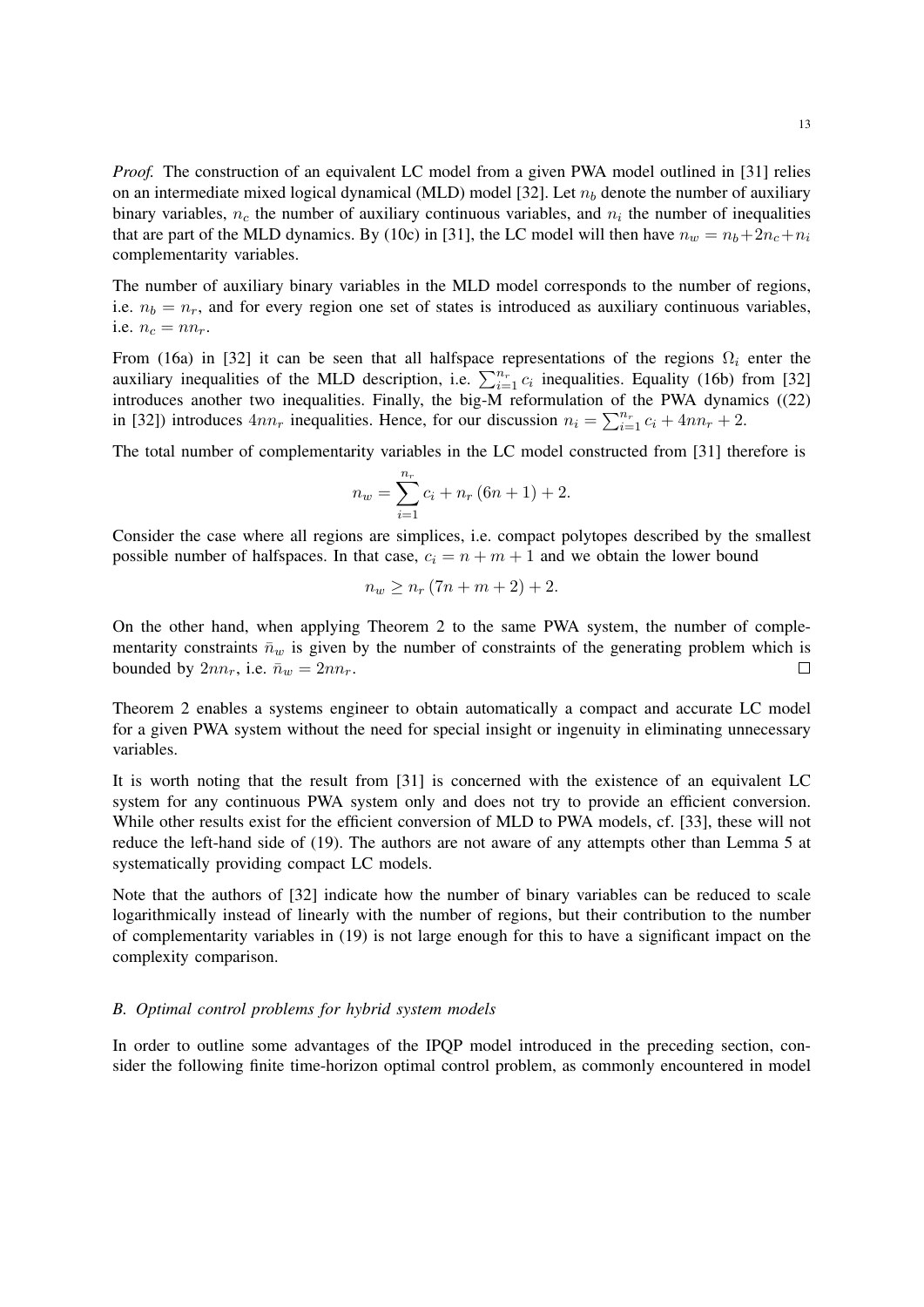predictive control:

$$
\min_{\{u_k\}_{k=0}^{N-1}} x_N^T \bar{P} x_N + \sum_{k=0}^{N-1} (x_k^T \bar{Q} x_k + u_k^T \bar{R} u_k)
$$
\ns.t.  $x_{k+1} = f(x_k, u_k) \quad k = 0, ..., N-1$   
\n $(x_k, u_k) \in S \qquad k = 0, ..., N-1$   
\n $x_N \in T,$ \n(20)

where  $f$  corresponds either to the PWA dynamic equation (14) or the IPQP dynamics (18). The set  $S \subseteq \mathbb{R}^n \times \mathbb{R}^m$  describes state/input constraints that must be respected over the horizon  $k =$  $0, \ldots, N-1$ , with the convex set  $\mathcal{T} \subseteq \mathbb{R}^n$  describing a constraint on the terminal state. Finally,  $\overline{Q} = \overline{Q}^T \succeq 0$ ,  $\overline{R} = \overline{R}^T \succ 0$  and  $\overline{P} = \overline{P}^T \succ 0$  are given cost function matrices.

We assume that the constraint sets  $S$  and  $T$  are convex polytopes, i.e. described by a finite number of affine inequalities. When the PWA dynamic model (14) is used, (20) can be written as a mixedinteger quadratic program (MIQP) [32]. An alternative method in [34] makes use of a different reformulation of the PWA dynamics that casts (20) as a nonconvex, nonlinear optimization problem. Using the equivalent IPQP dynamics (18) leads to a so-called *mathematical program with equilibrium constraints* (MPEC) in complementarity form [35]. Using the implicit IPQP dynamics (16) turns (20) into a *bilevel optimization problem*, which is closely related to an MPEC [18]. Another complementarity approach to (20) for first-order systems has already been explored in [36].

When casting (20) as an MIQP, a 'big M' formulation to bound system variables is used [32]. This can lead to badly scaled problem data in (20). The degrees of freedom retained by Theorem 2 in designing the generating cost function for the system dynamics can be used to attenuate or avoid this when writing (20) as an MPEC.

Being able to obtain a compact IPQP model of a given PWA system enables us to tackle (20) with a number of tools that were not previously available. Although the MPEC formulation of (20) is not necessarily easier to solve than the "classical" MIQP formulation, one immediate advantage is that it involves only continuous (and no binary) variables. While in principle MPECs can also be modeled as MIQPs, it is often better to deal only with the continuous variables of the original MPEC [37]. While there is a large body of literature devoted to the solution of MPECs and bilevel optimization problems, we mention interior point methods in particular which have been used successfully to solve MPECs, see [17] and the references therein. Results from [30] indicate that applying these methods to control problems such as (20) can provide significant computational advantages compared to standard MIQP approaches.

## V. CONCLUSION AND OUTLOOK

By showing how a large class of functions, in particular continuous PWA functions, can be obtained from convex optimization problems, we can shed a new light on dynamic system modeling. Using our results it is possible to interpret system dynamics as an optimizing process. For any nonlinear system whose state transition function is given by a vector-valued DC function, this modeling idea can be applied.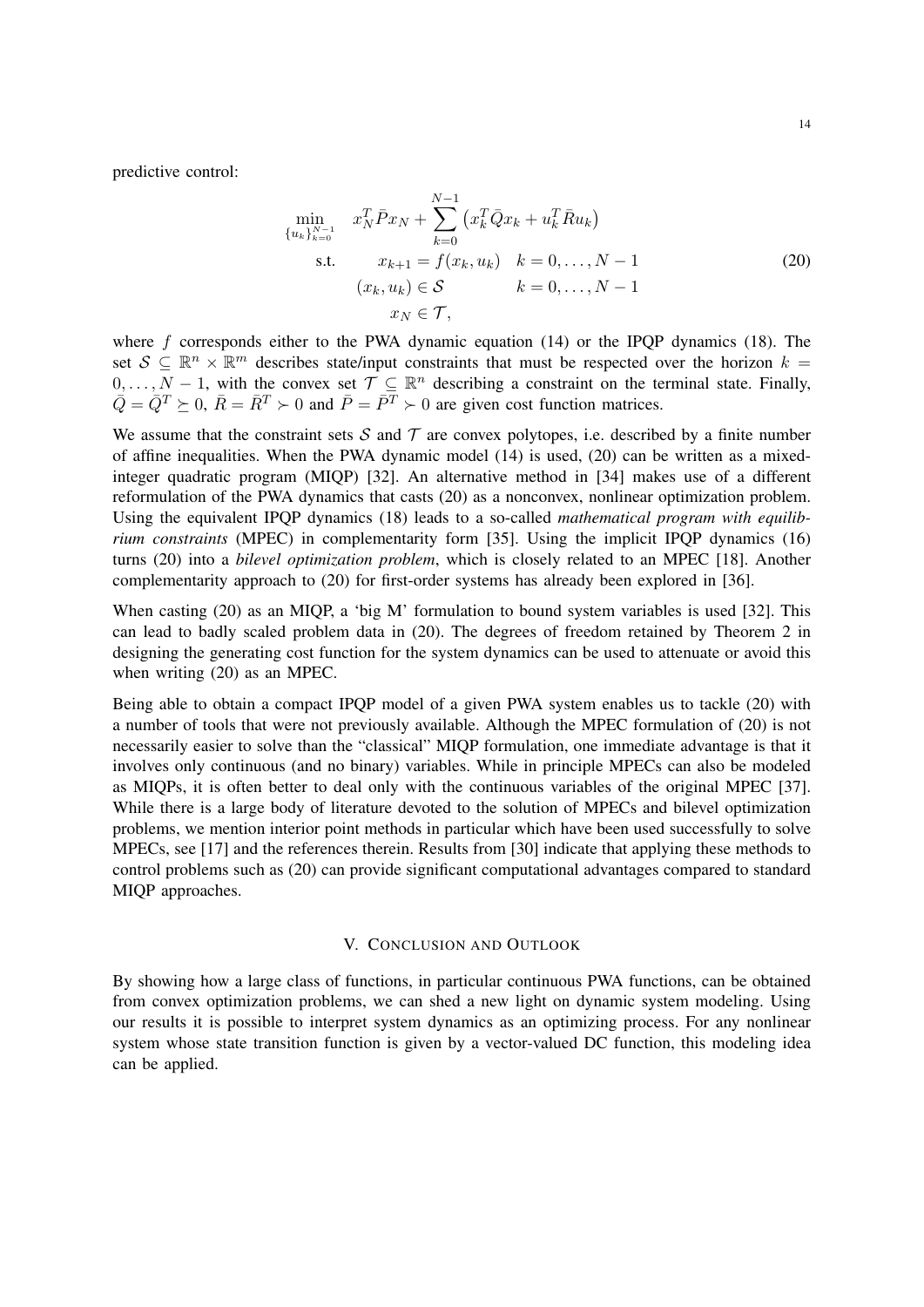#### REFERENCES 15

This approach can provide insight into the modeled process and enables the use of new tools to solve optimal control problems such as (20). Results from [30] indicate that using this new modeling methodology might make it possible to apply advanced optimal control methods such as MPC to fast hybrid systems. Using the inverse optimization interpretation of a given PWA model in an optimal control problem rids us of the need for binary variables and turns the optimal control problem into a continuous optimization problem. A fast implementation of a solution algorithm specifically tailored to the MPEC / bilevel program (20) would enable the application of MPC techniques to control systems for which the standard PWA approach based on mixed-integer programming is prohibitive due to timing constraints.

#### **REFERENCES**

- [1] E. N. Pistikopoulos, M. C. Georgiadis, and V. Dua, *Multi-parametric programming*. Weinheim, Germany: Wiley-VCH, 2007.
- [2] B. Bank, J. Guddat, D. Klatte, B. Kummer, and K. Tammer, *Non-linear parametric optimization*. Basel and Boston: Birkhäuser Verlag, 1983.
- [3] J. B. Rawlings and D. Q. Mayne, *Model predictive control: Theory and design*. Madison, Wis: Nob Hill Pub., 2009.
- [4] T. Gal and J. Nedoma, "Multiparametric linear programming," *Management Science*, 18(7):406–422, 1972.
- [5] A. Bemporad, M. Morari, V. Dua, and E. N. Pistikopoulos, "The explicit linear quadratic regulator for constrained systems," *Automatica*, 38(1):3–20, 2002.
- [6] F. Borrelli, "Constrained optimal control for hybrid systems," in *Constrained Optimal Control of Linear and Hybrid Systems*, vol. 290, Berlin, Heidelberg: Springer, 2003:143–171.
- [7] P. Abbeel and A. Y. Ng, "Apprenticeship learning via inverse reinforcement learning," in *Proc. of the 21st Int. Conf. on Machine Learning*, ACM Press, 2004:1.
- [8] R. Kalman, "When is as linear control system optimal?" *Trans. of the ASME. Series D, Journal of Basic Engineering*, 86(1):51–60, 1963.
- [9] M. Baes, M. Diehl, and I. Necoara, "Every continuous nonlinear control system can be obtained by parametric convex programming," *IEEE Trans. on Automatic Control*, 53(8):1963–1967, 2008.
- [10] A. Keshavarz, Y. Wang, and S. Boyd, "Imputing a convex objective function," in *IEEE Int. Symp. on Intelligent Control*, 2011:613–619.
- [11] S. Dempe and S. Lohse, "Inverse linear programming," in *Lecture Notes in Economics and Mathematical Systems*, A. Seeger, Ed., vol. 563, Berlin, Heidelberg: Springer-Verlag, 2006:19–28.
- [12] R. K. Ahuja and J. B. Orlin, "Inverse optimization," *Operations Research*, 49(5):771–783, 2001.
- [13] R. Horst and N. V. Thoai, "DC programming: overview," *Journal of Optimization Theory and Applications*, 103(1):1– 43, 1999.
- [14] A. Kripfganz and R. Schulze, "Piecewise affine functions as a difference of two convex functions," *Optimization*, 18(1):23–29, 1987.
- [15] A. Hempel, P. Goulart, and J. Lygeros, "Every continuous piecewise affine function can be obtained by solving a parametric linear program," in *Proc. of the European Control Conf.*, Zurich, CH, 2013:2657–2662.
- [16] W. P. M. H. Heemels and B. Brogliato, "The complementarity class of hybrid dynamical systems," *European Journal of Control*, 9(2-3):322–360, 2003.
- [17] D. Ralph, "Mathematical programs with complementarity constraints in traffic and telecommunications networks," *Philosophical Transactions of the Royal Society A*, 366(1872):1973–1987, 2008.
- [18] B. Colson, P. Marcotte, and G. Savard, "An overview of bilevel optimization," *Ann. of Operations Research*, 153(1):235–256, 2007.
- [19] A. Alvarado, G. Scutari, and J.-S. Pang, "A New Decomposition Method for Multiuser DC-Programming and its Applications," *http://arxiv.org/abs/1308.3521*(), 2013. arXiv: 1308.3521.
- [20] D. M. Raimondo, S. Riverso, C. N. Jones, and M. Morari, "A robust explicit nonlinear MPC controller with inputto-state stability guarantees," in *Proc. of the 18th IFAC World Congress*, 2011:9284–9289.
- [21] R. T. Rockafellar and R. J.-B. Wets, *Variational analysis*. Berlin; New York: Springer, 1998.
- [22] E. Sontag, "Nonlinear regulation: the piecewise linear approach," *IEEE Transactions on Automatic Control*, 26(2):346– 358, 1981.